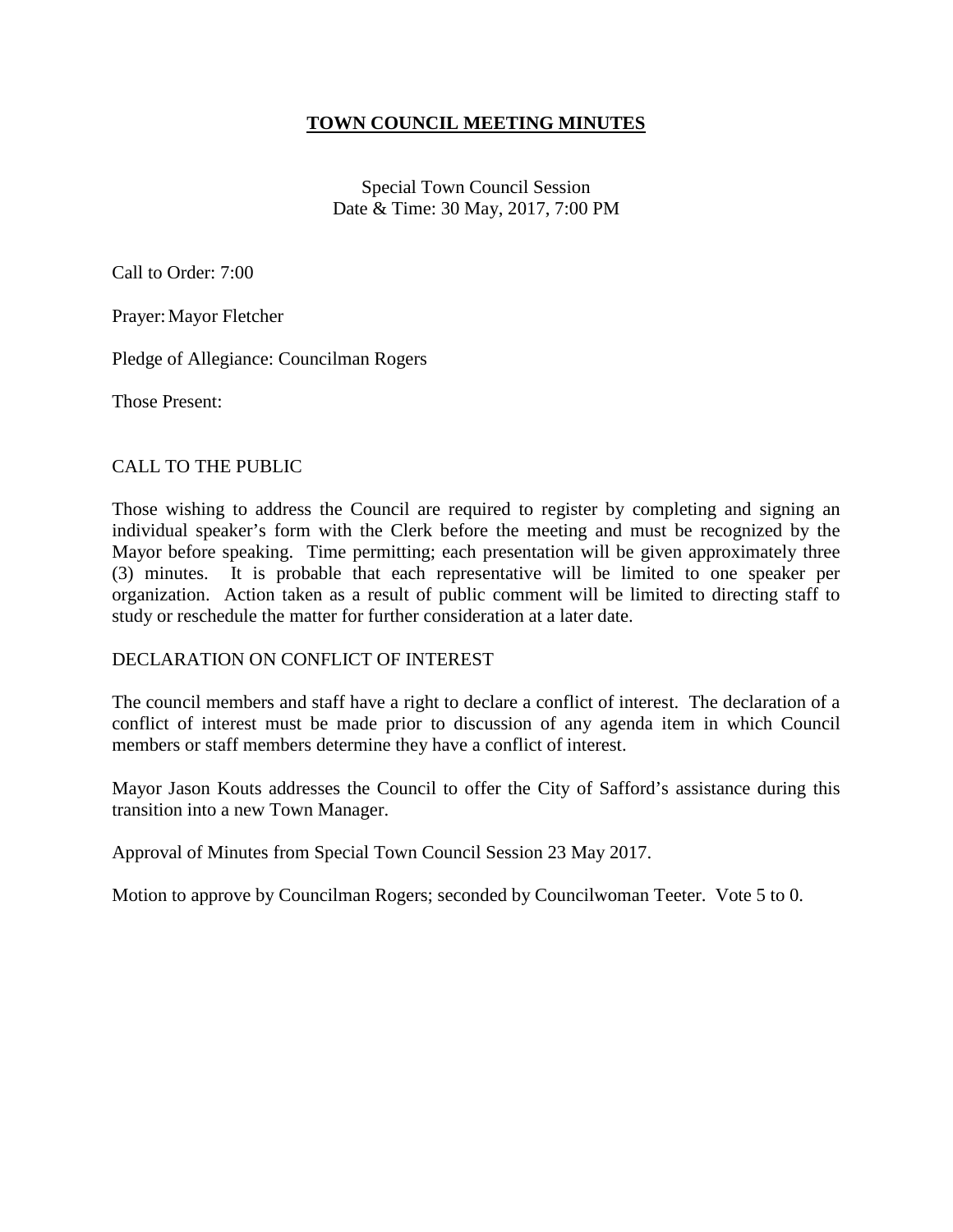# **COUNCIL BUSINESS**

## 1. **Discussion and possible decision to appoint an Interim Town Manager from within the current staff of the Town of Pima.**

Mayor Fletcher nominated to appoint Sean Lewis as Interim Town Manager and seconded by Councilman Cabrera. Councilwoman Teeter nominated Rane Jones as Interim Town Manager and seconded by Councilwoman Barr. Remarks were made by both Jones and Lewis.

Motion to appoint Sean Lewis as Interim Town Manager made by Councilman Cabrera and seconded by Councilman Rogers. Vote 3 to 0.

### 2. **Discussion and possible decision to advertise for the position of Town Manager.**

The ad in the Eastern Arizona Courier will run from June 7, 2017 – June 30, 2017. League of Cities and Towns will also be contacted and informed as to seeing a Town Manager.

Motion made to advertise for Town Manager, June 7, 2017 – June 30, 2017 made by Mayor Fletcher and seconded by Councilwoman Barr. Vote 5 to 0.

### 3. **Discussion and possible decision to accept Resignation of Town attorney Travis Ragland, effective June 30, 2017 and to advertise for the position of Town Attorney.**

Due to case load of Travis Ragland, he submitted his Letter of Resignation effective June 30, 2017.

An ad will be placed in the Eastern Arizona Courier to seek a new Town Attorney. Ad will run June 7, 2017 – June 30, 2017.

Motion was made to accept Travis Ragland's Letter of Resignation and advertise for a Town Attorney by Councilwoman Teeter and Seconded by Mayor Fletcher. Vote 5 to 0.

#### 4. **Discussion and possible decision on bank operations.**

Mayor Fletcher inquired from Councilman Rogers whether Chase Bank could have a representative show up at the June Town Meeting with a presentation on what they could offer the Town of Pima. Concerns of the council are currently the money is not receiving any type of interest. This account should be addressed again as soon as possible.

Motion made to contact chase bank and inquire about an interest bearing money market account by Councilman Rogers and seconded by Councilwoman Barr. Vote 5 to 0.

Swearing in of Sean Lewis, Interim Town Manager.